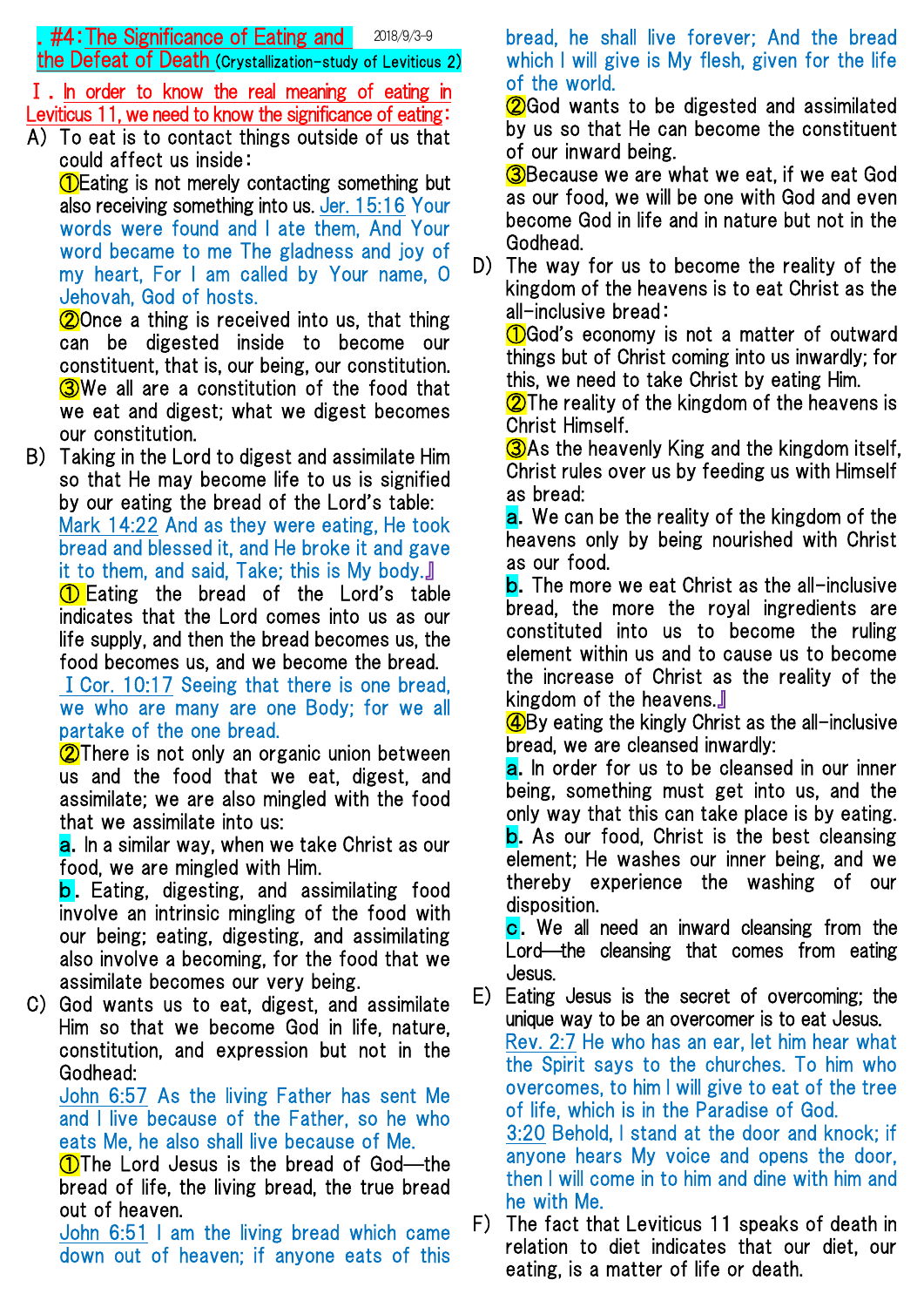Ⅱ.Leviticus 11 is concerned very much with death:

- A) Death is abominable to God; in His eyes death is the most ugly thing, whereas life is the most precious thing.』
- B) From Eden onwards, God's controversy with Satan has been the issue of death and life. ⅠCor. 15:26 Death, the last enemy, is being abolished.
- C) According to the Bible, death is more defiling and abominable than sin: Lev. 11:31 These are unclean to you among all the swarming things; whoever touches them when they are dead shall be unclean until the evening.

**1** Through the trespass offering, any sin could be forgiven immediately, but a person who touched the carcass of any animal was unclean until the evening.

**20**Our sins are forgiven immediately after we confess them to God, but a certain period of time must pass before we can be cleansed from the defilement of spiritual death.

- D) Death is an exceedingly great power; apart from God, death is the greatest power in the universe.
- E) Death is allied with the devil: **O**Since the devil is God's enemy, death is also God's enemy.

**2** Death is the last enemy that God will abolish.』

F) The attack upon the church will come from the gates of Hades, from death:

**1** The ultimate weapon that Satan uses to attack the church is death.

**20** Only the life of Christ and that which issues from the life of Christ will prevail against the gates of Hades.

John 11:25 Jesus said to her, I am the resurrection and the life; he who believes into Me, even if he should die, shall live;

**3**God intends for the church to manifest the life of Christ; thus, the church must be full of life.

**4** $\ln$  ourselves we cannot overcome death, because Satan has injected death into us; the only One who can overcome death is the Lord Jesus Christ.

ⅠCor. 15:22 For just as in Adam all die, so also in Christ all will be made alive.

G) On the cross Christ tasted death, destroyed the devil, and nullified death:

**1** The Lord Jesus tasted death not only for human beings but also for everything created by God, thereby enabling God in Christ to reconcile all things to Himself.』

**2** Through His death on the cross, Christ destroyed the devil, who has the might of death, and released those who were held in slavery because of the fear of death:

a.The Son of God became flesh so that He might destroy the devil in man's flesh through His death on the cross; this was to abolish Satan, to bring him to nought.

**b.** Since the Lord destroyed the devil, who has the might of death, we who were held in slavery because of the fear of death have been released by Him:

(1)Death reigned over us, and we were under its slavery, continually fearing death.

(2)Since the Lord destroyed the devil, we now have no more fear of death and are released from its slavery.

3 Through His work on the cross, Christ nullified death:ⅡTim. 1:10 …our Savior Christ Jesus, who nullified death and brought life and incorruption to light through the gospel,

a.Through His devil-destroying death, Christ brought death to nought.

b. To nullify death is not to remove death but to make it of none effect; death will be removed when it is cast into the lake of fire . c. Although death has not yet been removed, it is nonetheless a fact that death has been nullified through Christ's death on the cross.

H) Through His resurrection the Lord Jesus overcame death and broke through death:

**1** The last thing that the devil used to attack the Lord Jesus was death:

**a.** Christ came to meet His enemy, who has the might of death.

**b**. The Lord Jesus did not avoid death, because He did not fear it and knew that He would overcome it.

c.The Lord delivered Himself to death, but death had no way to detain Him; rather, death was defeated by Him, and He rose up from it. **2** Death could not hold the Lord, the grave could not restrict Him, and Hades could not detain Him; He resurrected; resurrection is the overcoming of death.

I) Because the resurrected Christ as the life-giving Spirit dwells in us, we can reign in life over death; the divine life enthrones us as kings to reign in life over death.

Rom. 5:17 For if by the offense of the one death reigned through the one, much more those who receive the abundance of grace and of the gift of righteousness will reign in life through the One, Jesus Christ.

J) For the building up of the Body of Christ, we need to minister life; we experience and enjoy the resurrection life within and then minister this life by being a channel through which this life can flow into other members of the Body .』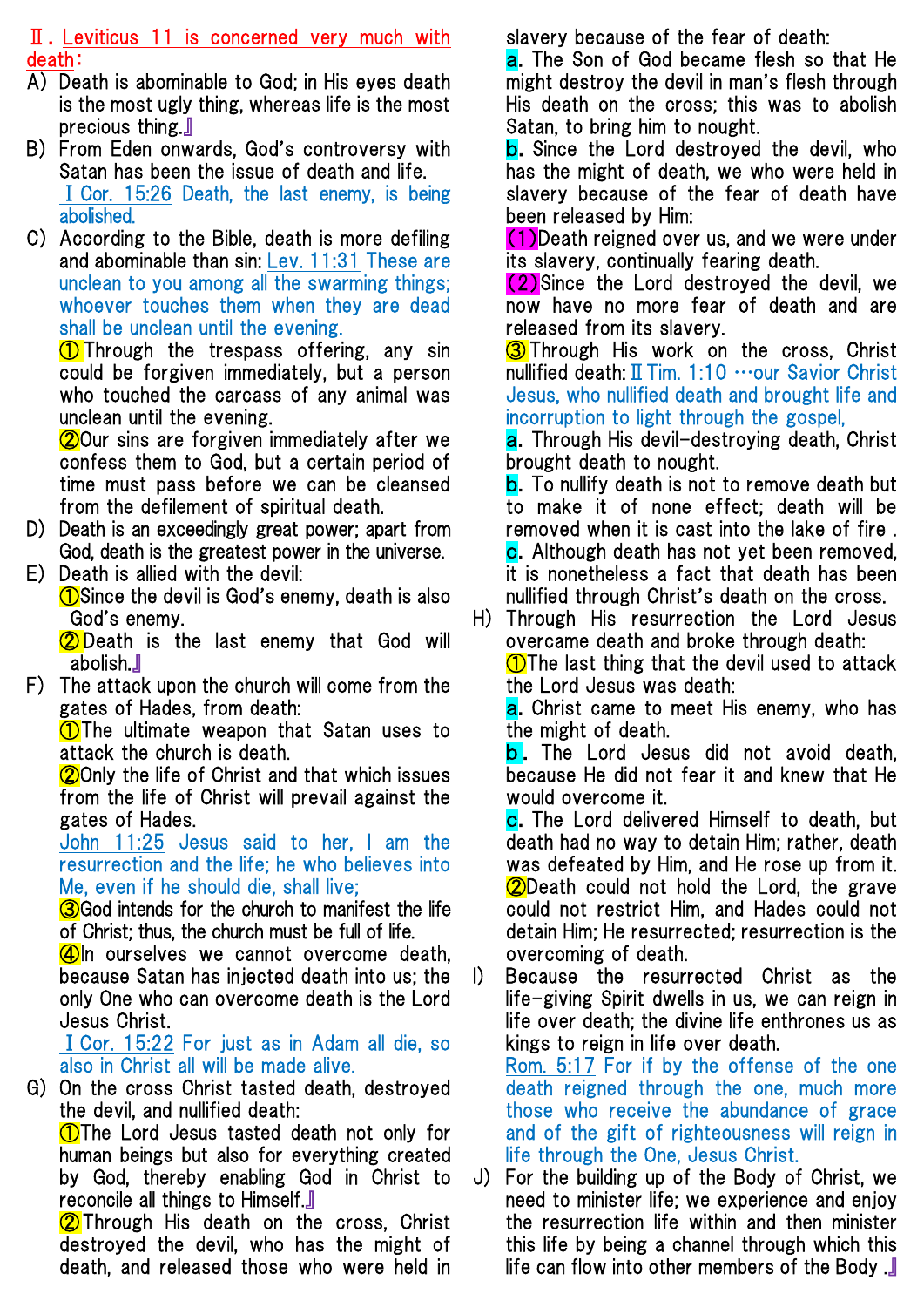#### **Experience①**:**Eat God's words as the spiritual healthy food every day**

**God not only desires that man be His vessel to contain Him but also wants man to eat, digest, and assimilate Him. When we eat, digest, and assimilate physical food, we are energized and strengthened.... Eventually, the food that we have eaten becomes the fiber, tissue, and cells of our being. In the same way, God's eternal plan is to dispense Himself into us so that He becomes every fiber of our inward being. He wants to be digested and assimilated by us so that He can become the constituent of our inward being.**

**We do not need outward rituals or practices.... God's economy is not a matter of outward things; it is a matter of Christ coming into us inwardly. For this, we need to take Christ in by eating Him.**

**How can we do God's will in the kingdom? There is no other way but to take Jesus in. We should not try to do the will of God ourselves. We will only fail. The way to fulfill God's will is to take in the One who obeys God all the time. Jesus is the kingdom of obedience. We simply need to take Him in, to eat Him as the children's bread. We may be the Gentile dogs, but we all have our portion under the table. We all can eat King Jesus and take Him into us. All the kingly elements are in this bread. The more we eat Jesus, the more the royal ingredients will get into us. Hallelujah! Praise the Lord for such a ruling element within.**

**Matt.15:2 Why do Your disciples transgress the tradition of the elders? For they do not wash their hands when they eat bread. 18 But the things which proceed out of the mouth come out of the heart, and those defile the man. 20 These are the things which defile the man, but eating with unwashed hands does not defile the man.**

**26 But He answered and said, It is not good to take the children's bread and throw it to the little dogs. 27 And she said, Yes, Lord, for even the little dogs eat of the crumbs which fall from their masters' table.**

# **For Junior & Senior High School Students**

**As the nutritionist says, you are what you eat. This means you are constituted by the food you eat. If you eat fish, the protein of the fish will become the protein that constitutes your body. Since this material principle is exactly the same as the spiritual matters, the Bible places great emphasis on what you eat spiritually.**

**Matt.4:4 But He answered and said, It is written, "Man shall not live on bread alone, but on every word that proceeds out through the mouth of God.''**

**Luke15:23 And bring the fattened calf; slaughter it, and let us eat and be merry,**

**John 6:51 I am the living bread which came down out of heaven; if anyone eats of this bread, he shall live forever; and the bread which I will give is**  **My flesh, given for the life of the world. 57 As the living Father has sent Me and I live because of the Father, so he who eats Me, he also shall live because of Me. 63 It is the Spirit who gives life; the flesh profits nothing; the words which I have spoken to you are spirit and are life.**

**Rev. 2:7 He who has an ear, let him hear what the Spirit says to the churches. To him who overcomes, to him I will give to eat of the tree of life, which is in the Paradise of God.**

**The important thing of eating materially is to eat "healthy food" "every day." Therefore, please eat spiritual healthy food every day. Practically,**  sanctify  $10 \sim 15$  minutes every morning and **exercise your spirit to pray-read God's words as the healthy food. In order to grow up in the Lord, you have to establish the habit of eating the Lord every morning. This eating habit surely will become the source of blessing of your school life. Therefore, please rely on the Lord's grace and establish the good habit.**

**Prayer**: **"Oh Lord Jesus! The Bible really emphasis on eating. This is because eating the Lord is extremely important to me. The one who eats the Lord shall live because of Him. If we eat the Lord, the ingredients of the Lord will change my soul metabolically and my soul is conformed to the same image as the Lord. Oh Lord Jesus! Please let me establish the habit of eating Lord Jesus and pray-read God's words as the spiritual healthy food every day. By eating Lord Jesus, my school life will be uplifted and blessed. Amen!"**

## **Experience②: Sanctify your tongue and only speak something good for building up**

**All dead things are unclean. Uncleanness, therefore, equals death. Death is more defiling and abominable than sin. But according to our concept, sin is more serious than death.... Because of our ethical and moral concepts, we know that lying is sinful. If someone lies to us, we shall condemn that lie as sinful. However, we may not realize that talk which is ethical may nevertheless be filled with death. For example, we may not realize talking with a brother about his family may involve death. Such talk may be ethical but still be filled with death.**

**How can we overcome death? We can never overcome death in ourselves, because Satan has injected death into us. The only One who has overcome death is the Lord Jesus Christ. The goal of the Lord's work on the cross was to put Satan to death. Satan ruled the world through death, but Christ destroyed Satan through death. The Lord's death is a terminating death, while Satan's death is a non-terminating death. Christ's death is complete and thorough. All other deaths are merely deaths, but Christ's death is a termination. Neither the death of Hades, the death of the body,**